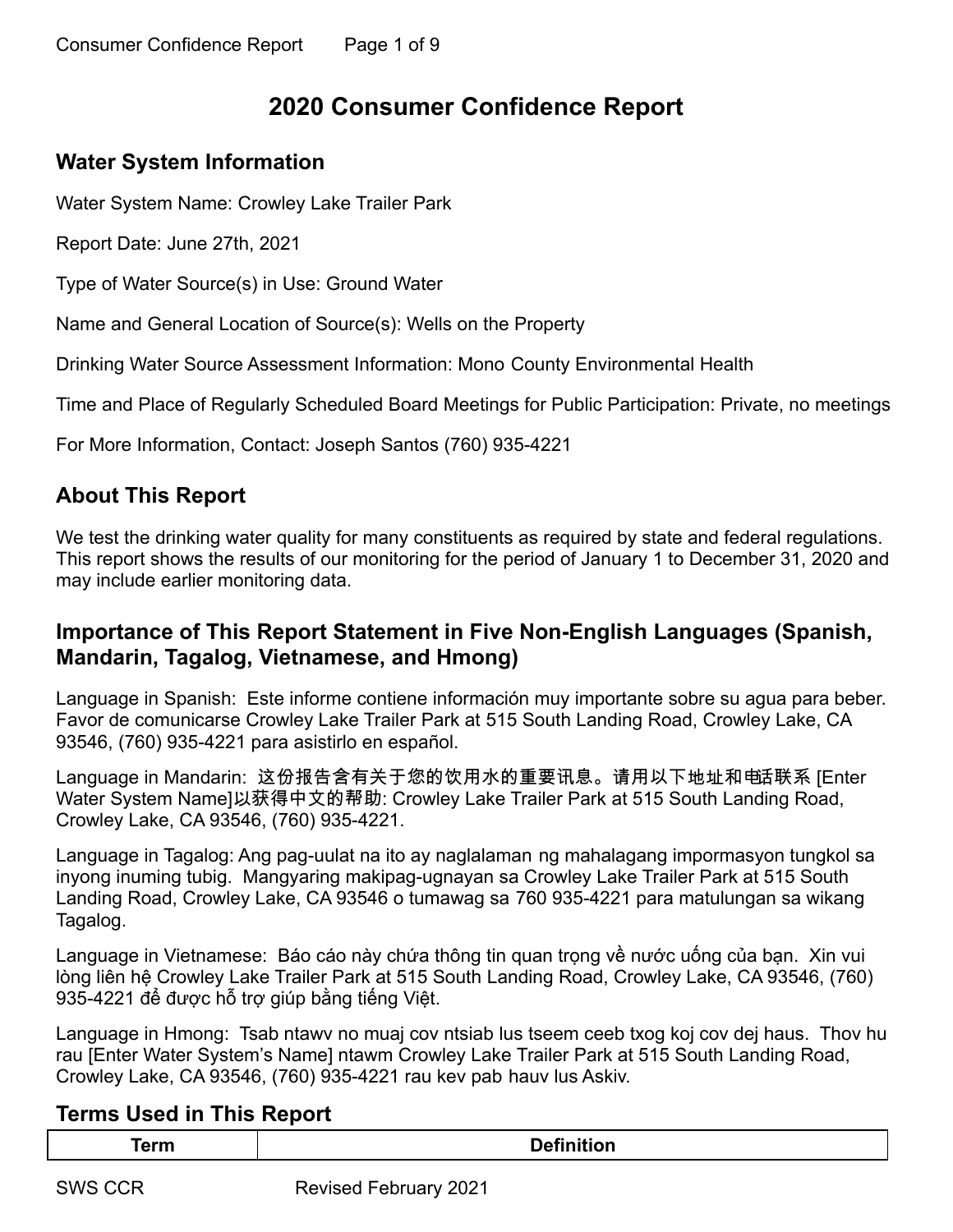| <b>Level 1 Assessment</b>                                            | A Level 1 assessment is a study of the water system to identify potential<br>problems and determine (if possible) why total coliform bacteria have<br>been found in our water system.                                                                                         |
|----------------------------------------------------------------------|-------------------------------------------------------------------------------------------------------------------------------------------------------------------------------------------------------------------------------------------------------------------------------|
| Level 2 Assessment                                                   | A Level 2 assessment is a very detailed study of the water system to<br>identify potential problems and determine (if possible) why an E. coli MCL<br>violation has occurred and/or why total coliform bacteria have been found<br>in our water system on multiple occasions. |
| Maximum Contaminant<br>Level (MCL)                                   | The highest level of a contaminant that is allowed in drinking water.<br>Primary MCLs are set as close to the PHGs (or MCLGs) as is<br>economically and technologically feasible. Secondary MCLs are set to<br>protect the odor, taste, and appearance of drinking water.     |
| Maximum Contaminant<br>Level Goal (MCLG)                             | The level of a contaminant in drinking water below which there is no<br>known or expected risk to health. MCLGs are set by the U.S.<br>Environmental Protection Agency (U.S. EPA).                                                                                            |
| Maximum Residual<br><b>Disinfectant Level</b><br>(MRDL)              | The highest level of a disinfectant allowed in drinking water. There is<br>convincing evidence that addition of a disinfectant is necessary for control<br>of microbial contaminants.                                                                                         |
| <b>Maximum Residual</b><br><b>Disinfectant Level Goal</b><br>(MRDLG) | The level of a drinking water disinfectant below which there is no known or<br>expected risk to health. MRDLGs do not reflect the benefits of the use of<br>disinfectants to control microbial contaminants.                                                                  |
| <b>Primary Drinking Water</b><br>Standards (PDWS)                    | MCLs and MRDLs for contaminants that affect health along with their<br>monitoring and reporting requirements, and water treatment requirements.                                                                                                                               |
| <b>Public Health Goal</b><br>(PHG)                                   | The level of a contaminant in drinking water below which there is no<br>known or expected risk to health. PHGs are set by the California<br><b>Environmental Protection Agency.</b>                                                                                           |
| <b>Regulatory Action Level</b><br>(AL)                               | The concentration of a contaminant which, if exceeded, triggers treatment<br>or other requirements that a water system must follow.                                                                                                                                           |
| <b>Secondary Drinking</b><br><b>Water Standards</b><br>(SDWS)        | MCLs for contaminants that affect taste, odor, or appearance of the<br>drinking water. Contaminants with SDWSs do not affect the health at the<br>MCL levels.                                                                                                                 |
| <b>Treatment Technique</b><br>(TT)                                   | A required process intended to reduce the level of a contaminant in<br>drinking water.                                                                                                                                                                                        |
| Variances and<br>Exemptions                                          | Permissions from the State Water Resources Control Board (State Board)<br>to exceed an MCL or not comply with a treatment technique under certain<br>conditions.                                                                                                              |
| <b>ND</b>                                                            | Not detectable at testing limit.                                                                                                                                                                                                                                              |
| ppm                                                                  | parts per million or milligrams per liter (mg/L)                                                                                                                                                                                                                              |
| ppb                                                                  | parts per billion or micrograms per liter (µg/L)                                                                                                                                                                                                                              |
| ppt                                                                  | parts per trillion or nanograms per liter (ng/L)                                                                                                                                                                                                                              |
| ppq                                                                  | parts per quadrillion or picogram per liter (pg/L)                                                                                                                                                                                                                            |
| pCi/L                                                                | picocuries per liter (a measure of radiation)                                                                                                                                                                                                                                 |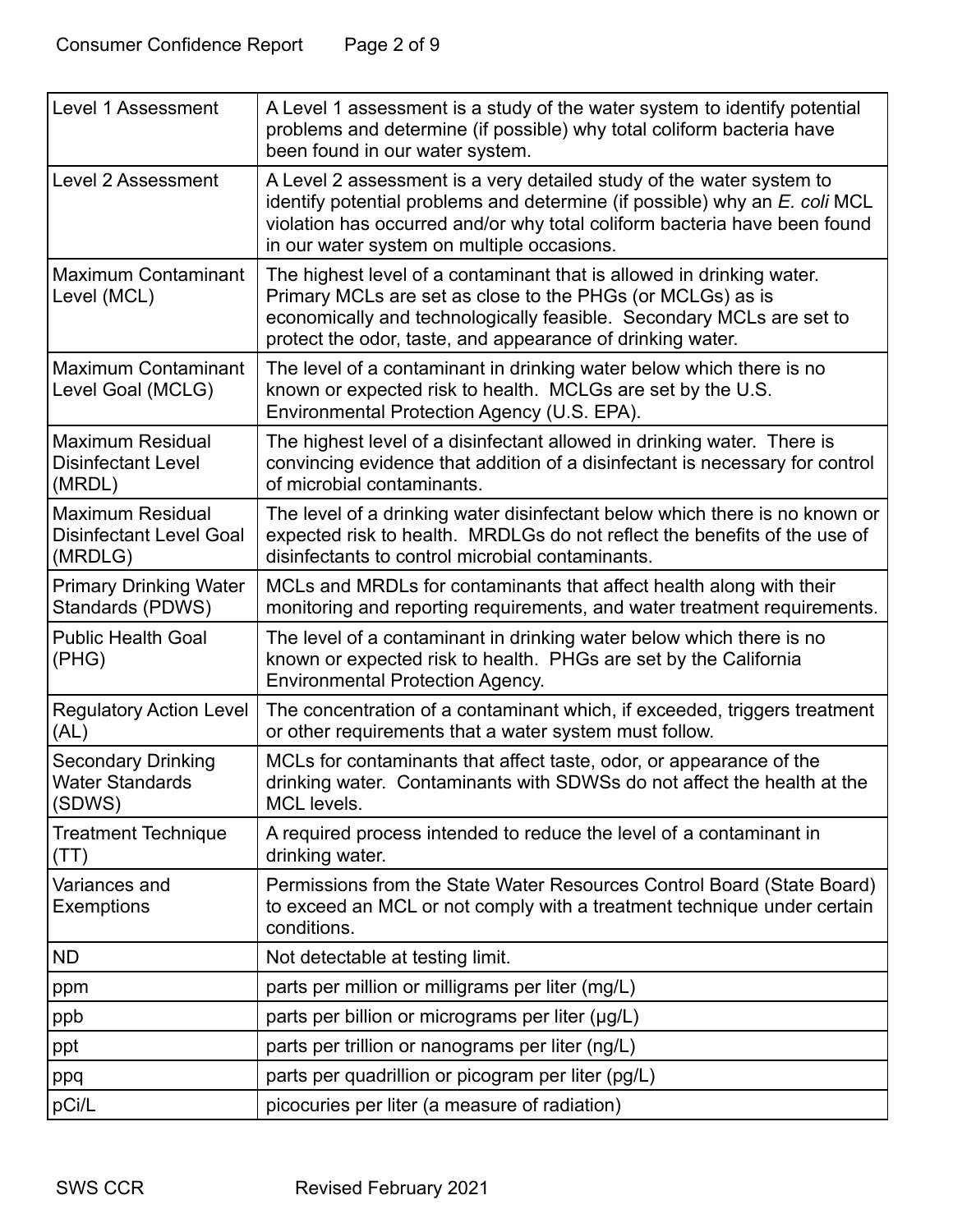### **Sources of Drinking Water and Contaminants that May Be Present in Source Water**

The sources of drinking water (both tap water and bottled water) include rivers, lakes, streams, ponds, reservoirs, springs, and wells. As water travels over the surface of the land or through the ground, it dissolves naturally-occurring minerals and, in some cases, radioactive material, and can pick up substances resulting from the presence of animals or from human activity.

Contaminants that may be present in source water include:

- Microbial contaminants, such as viruses and bacteria, that may come from sewage treatment plants, septic systems, agricultural livestock operations, and wildlife.
- Inorganic contaminants, such as salts and metals, that can be naturally-occurring or result from urban stormwater runoff, industrial or domestic wastewater discharges, oil and gas production, mining, or farming.
- Pesticides and herbicides, that may come from a variety of sources such as agriculture, urban stormwater runoff, and residential uses.
- Organic chemical contaminants, including synthetic and volatile organic chemicals, that are byproducts of industrial processes and petroleum production, and can also come from gas stations, urban stormwater runoff, agricultural application, and septic systems.
- Radioactive contaminants, that can be naturally-occurring or be the result of oil and gas production and mining activities.

## **Regulation of Drinking Water and Bottled Water Quality**

In order to ensure that tap water is safe to drink, the U.S. EPA and the State Board prescribe regulations that limit the amount of certain contaminants in water provided by public water systems. The U.S. Food and Drug Administration regulations and California law also establish limits for contaminants in bottled water that provide the same protection for public health.

## **About Your Drinking Water Quality**

#### **Drinking Water Contaminants Detected**

Tables 1, 2, 3, 4, 5, 6, and 8 list all of the drinking water contaminants that were detected during the most recent sampling for the constituent. The presence of these contaminants in the water does not necessarily indicate that the water poses a health risk. The State Board allows us to monitor for certain contaminants less than once per year because the concentrations of these contaminants do not change frequently. Some of the data, though representative of the water quality, are more than one year old. Any violation of an AL, MCL, MRDL, or TT is asterisked. Additional information regarding the violation is provided later in this report.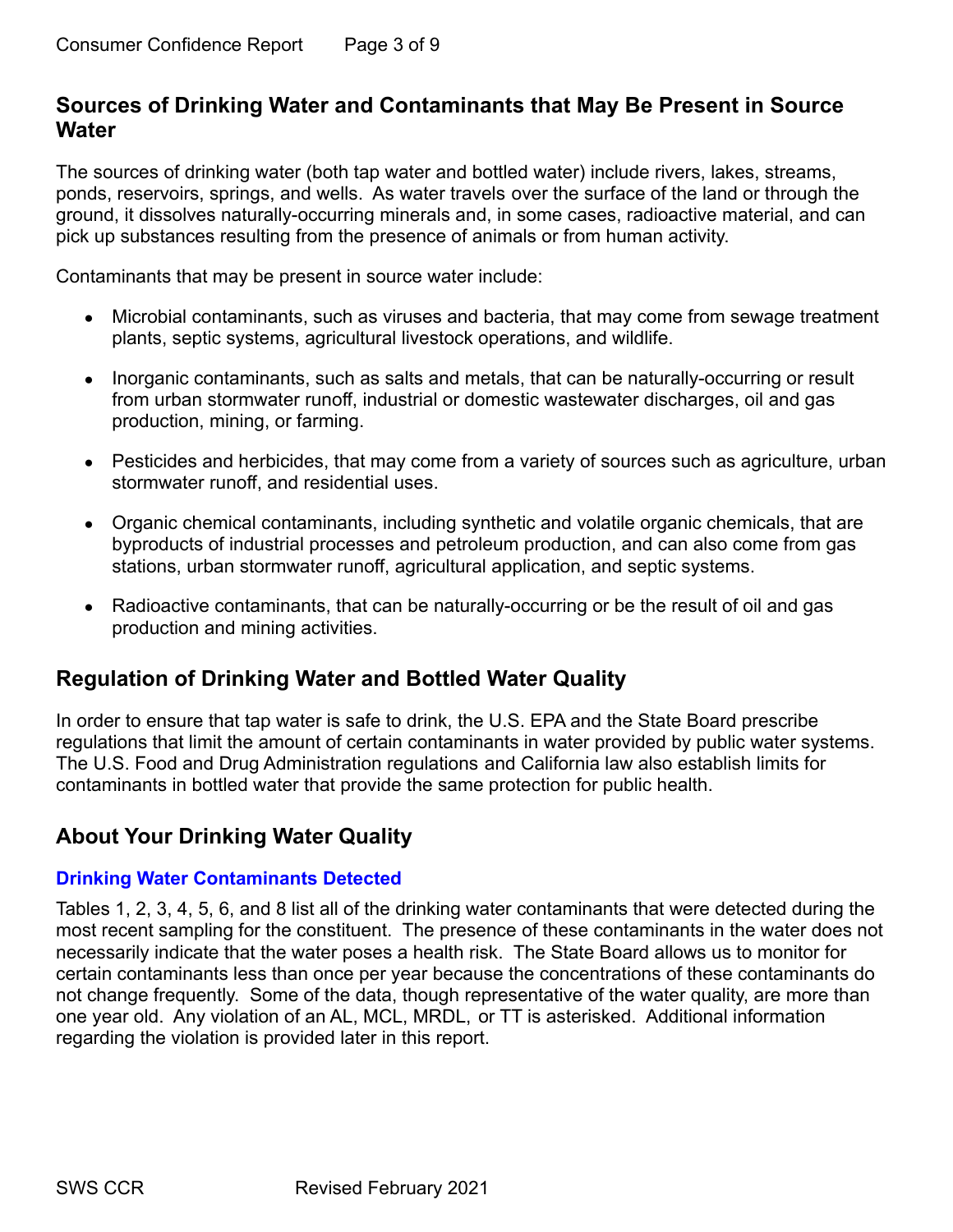### **Table 1. Sampling Results Showing the Detection of Coliform Bacteria**

Complete if bacteria are detected.

| Microbiological<br><b>Contaminants</b>                                     | Highest No.<br>οf<br><b>Detections</b> | No. of<br>Months in<br><b>Violation</b> | <b>MCL</b>                                                                                                                                   | <b>MCLG</b>  | <b>Typical Source</b><br>of Bacteria       |
|----------------------------------------------------------------------------|----------------------------------------|-----------------------------------------|----------------------------------------------------------------------------------------------------------------------------------------------|--------------|--------------------------------------------|
| <b>Total Coliform</b><br><b>Bacteria</b><br>(State Total<br>Coliform Rule) | (In a month)                           | $\mathbf 0$                             | 1 positive monthly<br>sample <sup>(a)</sup>                                                                                                  | $\mathbf{0}$ | Naturally present<br>in the<br>environment |
| Fecal Coliform or<br>E. coli<br>(State Total<br>Coliform Rule)             | (In the year)                          | $\mathbf 0$                             | A routine sample and<br>a repeat sample are<br>total coliform positive,<br>and one of these is<br>also fecal coliform or<br>E. coli positive | None         | Human and<br>animal fecal<br>waste         |
| E. coli<br>(Federal Revised<br><b>Total Coliform</b><br>Rule)              | (In the year)<br>O                     | $\overline{0}$                          | (b)                                                                                                                                          | $\Omega$     | Human and<br>animal fecal<br>waste         |

(a) Two or more positive monthly samples is a violation of the MCL

(b) Routine and repeat samples are total coliform-positive and either is *E. coli*-positive or system fails to take repeat samples following *E. coli*-positive routine sample or system fails to analyze total coliform-positive repeat sample for *E. coli*.

### **Table 2. Sampling Results Showing the Detection of Lead and Copper**

Complete if lead or copper is detected in the last sample set.

| Lead<br>and<br>Coppe | <b>Sample</b><br><b>Date</b> | No. of<br>Samp<br>les.<br><b>Colle</b><br>cted | 90 <sup>th</sup><br><b>Percen</b><br>tile<br>Level<br><b>Detect</b><br>ed | No.<br><b>Sites</b><br><b>Excee</b><br>ding<br><b>AL</b> | <b>AL</b> | <b>PH</b><br>G | No. of<br><b>Schools</b><br><b>Requestin</b><br>g Lead<br><b>Sampling</b> | <b>Typical Source of</b><br><b>Contaminant</b>                                                                                            |
|----------------------|------------------------------|------------------------------------------------|---------------------------------------------------------------------------|----------------------------------------------------------|-----------|----------------|---------------------------------------------------------------------------|-------------------------------------------------------------------------------------------------------------------------------------------|
| Lead<br>(ppb)        | 3/24/19                      | 10 <sup>°</sup>                                | 0.0064<br>mg/L                                                            | $\Omega$                                                 | 15        | 0.2            | N/A                                                                       | Internal corrosion of<br>household water plumbing<br>systems; discharges from<br>industrial manufacturers;<br>erosion of natural deposits |
| Copper<br>(ppm)      | 3/24/19                      | 10                                             | 0.44<br>mg/L                                                              | $\Omega$                                                 | 1.3       | 0.3            | <b>Not</b><br>applicable                                                  | Internal corrosion of<br>household plumbing<br>systems; erosion of natural<br>deposits; leaching from<br>wood preservatives               |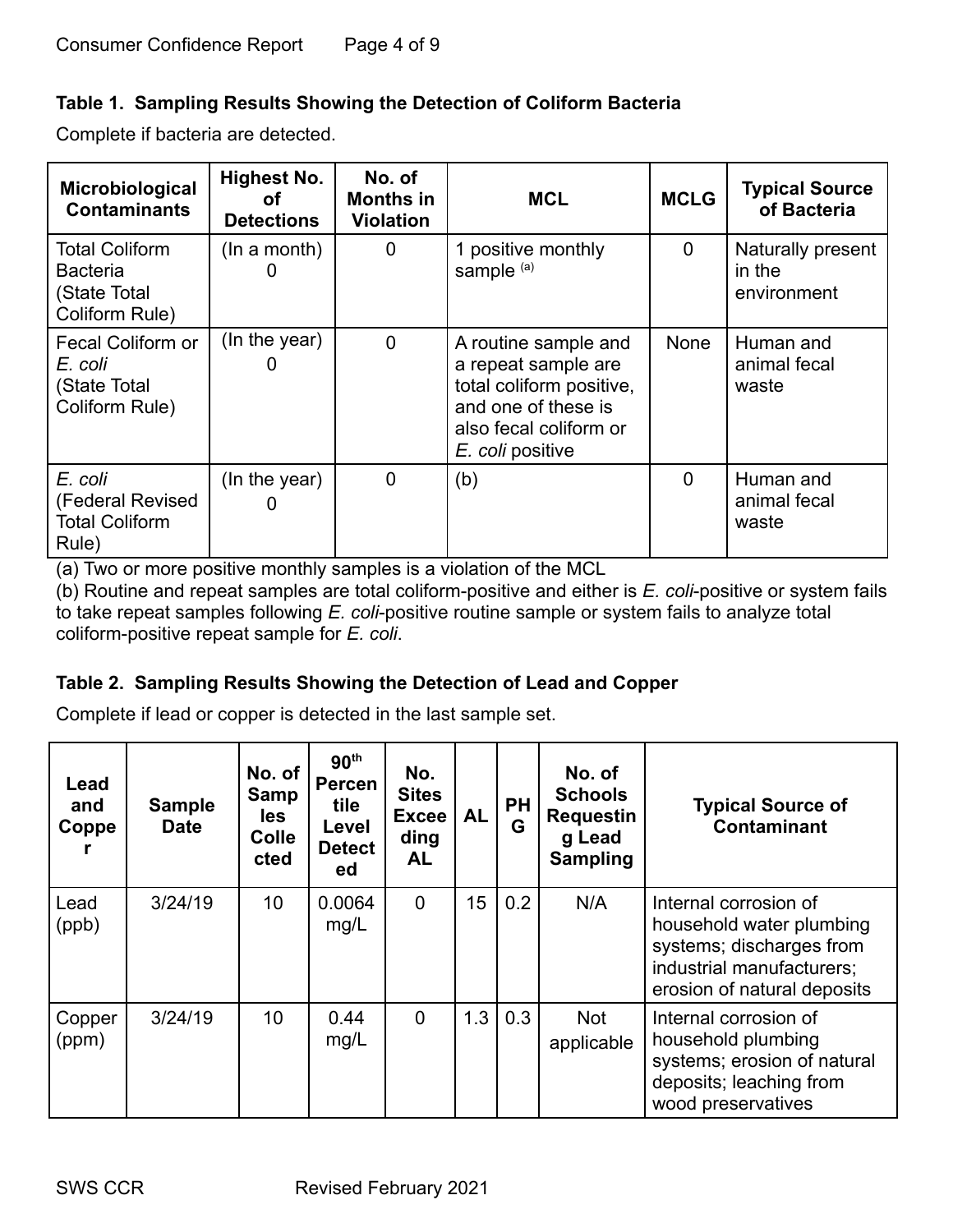|  |  |  | Table 3. Sampling Results for Sodium and Hardness |
|--|--|--|---------------------------------------------------|
|--|--|--|---------------------------------------------------|

| <b>Chemical or</b><br><b>Constituent (and</b><br>reporting units) | <b>Sample</b><br><b>Date</b> | Level<br><b>Detected</b> | Range of<br><b>Detections</b> | <b>MCL</b> | <b>PHG</b><br>(MCLG) | <b>Typical Source of</b><br><b>Contaminant</b>                                                                                         |
|-------------------------------------------------------------------|------------------------------|--------------------------|-------------------------------|------------|----------------------|----------------------------------------------------------------------------------------------------------------------------------------|
| Sodium (ppm)                                                      | 0                            | 0                        | 0                             | None       | None                 | Salt present in the<br>water and is generally<br>naturally occurring                                                                   |
| Hardness (ppm)                                                    | 0                            | 0                        | 0                             | None       | None                 | Sum of polyvalent<br>cations present in the<br>water, generally<br>magnesium and<br>calcium, and are<br>usually naturally<br>occurring |

## **Table 4. Detection of Contaminants with a Primary Drinking Water Standard**

| <b>Chemical or</b><br><b>Constituent</b><br>(and<br>reporting units) | <b>Sample</b><br><b>Date</b> | Level<br><b>Detected</b> | Range of<br><b>Detections</b> | <b>MCL</b><br>[MRDL] | <b>PHG</b><br>(MCLG)<br>[MRDLG] | <b>Typical Source</b><br><b>Contaminant</b> |
|----------------------------------------------------------------------|------------------------------|--------------------------|-------------------------------|----------------------|---------------------------------|---------------------------------------------|
| <b>[Enter</b><br>Contaminant]                                        | 0                            |                          |                               | 0                    | 0                               | [Enter Source]                              |
| <b>[Enter</b><br>Contaminant]                                        | 0                            |                          | 0                             | 0                    | 0                               | [Enter Source]                              |
| <b>[Enter</b><br>Contaminant]                                        | 0                            | 0                        | 0                             | 0                    | 0                               | [Enter Source]                              |

### **Table 5. Detection of Contaminants with a Secondary Drinking Water Standard**

| <b>Chemical or</b><br><b>Constituent (and</b><br>reporting units) | <b>Sample</b><br><b>Date</b> | Level<br><b>Detected</b> | <b>Range of</b><br><b>Detections</b> | <b>SMCL</b> | <b>PHG</b><br>(MCLG) | <b>Typical Source</b><br>Οl<br><b>Contaminant</b> |
|-------------------------------------------------------------------|------------------------------|--------------------------|--------------------------------------|-------------|----------------------|---------------------------------------------------|
| <b>[Enter</b><br>Contaminant]                                     | 0                            | 0                        | 0                                    | 0           | O                    |                                                   |
| <b>[Enter</b><br>Contaminant]                                     | 0                            | 0                        | 0                                    | 0           | 0                    |                                                   |
| <b>[Enter</b><br>Contaminant]                                     | 0                            | 0                        | 0                                    | 0           | υ                    |                                                   |

### **Table 6. Detection of Unregulated Contaminants**

| Chemical or             | Sample | Level           | Range of          | <b>Notification</b> | <b>Health Effects</b> |
|-------------------------|--------|-----------------|-------------------|---------------------|-----------------------|
| <b>Constituent (and</b> | Date   | <b>Detected</b> | <b>Detections</b> | ∟evel               | Language              |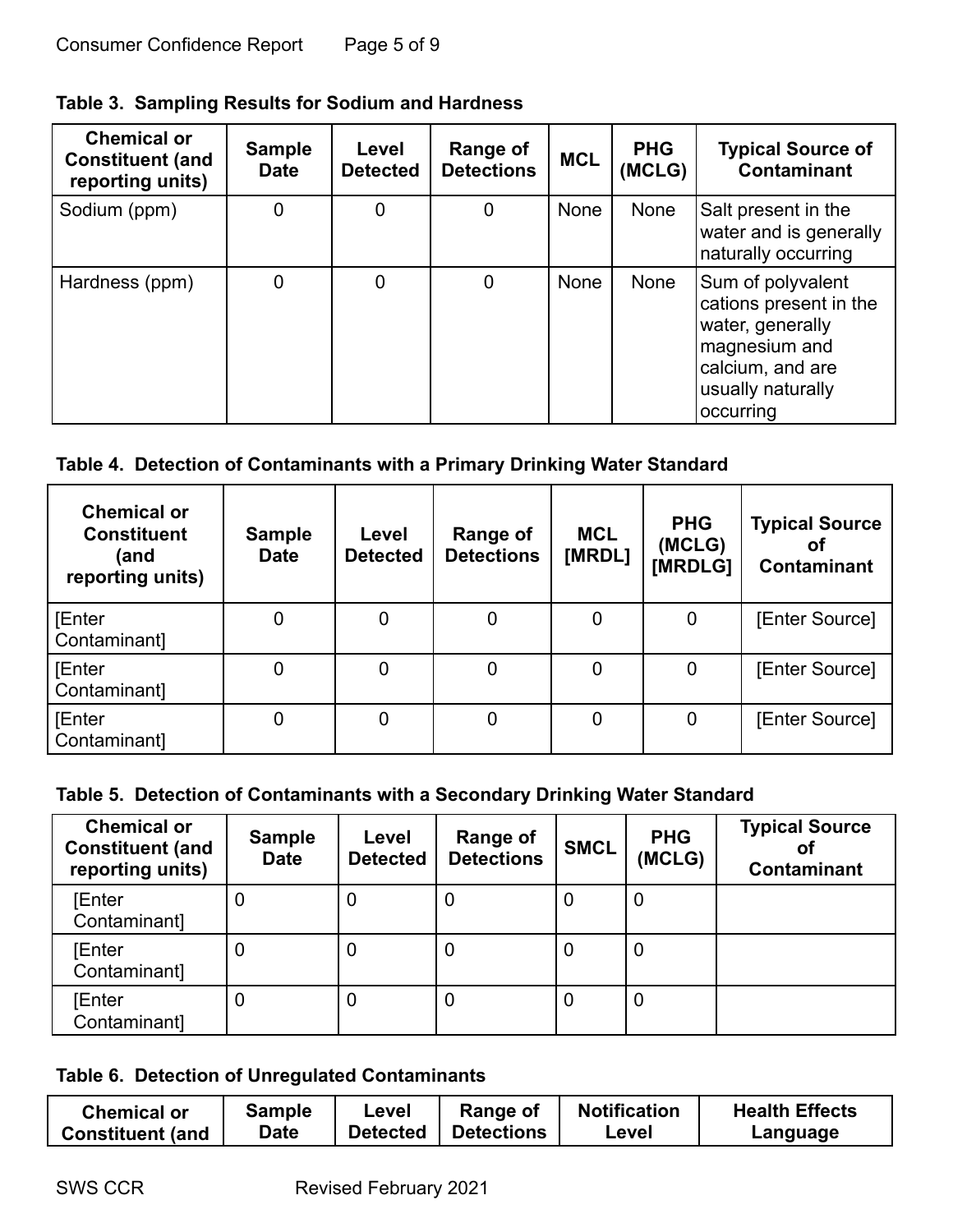| reporting units) |  |  |  |
|------------------|--|--|--|
|                  |  |  |  |
|                  |  |  |  |
|                  |  |  |  |

#### **Additional General Information on Drinking Water**

Drinking water, including bottled water, may reasonably be expected to contain at least small amounts of some contaminants. The presence of contaminants does not necessarily indicate that the water poses a health risk. More information about contaminants and potential health effects can be obtained by calling the U.S. EPA's Safe Drinking Water Hotline (1-800-426-4791).

Some people may be more vulnerable to contaminants in drinking water than the general population. Immuno-compromised persons such as persons with cancer undergoing chemotherapy, persons who have undergone organ transplants, people with HIV/AIDS or other immune system disorders, some elderly, and infants can be particularly at risk from infections. These people should seek advice about drinking water from their health care providers. U.S. EPA/Centers for Disease Control (CDC) guidelines on appropriate means to lessen the risk of infection by *Cryptosporidium* and other microbial contaminants are available from the Safe Drinking Water Hotline (1-800-426-4791).

Lead-Specific Language: If present, elevated levels of lead can cause serious health problems, especially for pregnant women and young children. Lead in drinking water is primarily from materials and components associated with service lines and home plumbing. [Enter Water System's Name] is responsible for providing high quality drinking water, but cannot control the variety of materials used in plumbing components. When your water has been sitting for several hours, you can minimize the potential for lead exposure by flushing your tap for 30 seconds to 2 minutes before using water for drinking or cooking. [Optional: If you do so, you may wish to collect the flushed water and reuse it for another beneficial purpose, such as watering plants.] If you are concerned about lead in your water, you may wish to have your water tested. Information on lead in drinking water, testing methods, and steps you can take to minimize exposure is available from the Safe Drinking Water Hotline (1-800-426-4791) or at <http://www.epa.gov/lead>.

Additional Special Language for Nitrate, Arsenic, Lead, Radon, and *Cryptosporidium*: [Enter Additional Information Described in Instructions for SWS CCR Document]

Federal Revised Total Coliform Rule (RTCR): [Enter Additional Information Described in Instructions for SWS CCR Document]

#### **Summary Information for Violation of a MCL, MRDL, AL, TT, or Monitoring and Reporting Requirement**

| <b>Violation</b> | <b>Explanation</b> | <b>Duration</b> | <b>Actions Taken to</b><br><b>Correct Violation</b> | <b>Health Effects</b><br>Language |
|------------------|--------------------|-----------------|-----------------------------------------------------|-----------------------------------|
|                  |                    |                 |                                                     |                                   |
| lO               |                    |                 |                                                     |                                   |

#### **Table 7. Violation of a MCL, MRDL, AL, TT or Monitoring Reporting Requirement**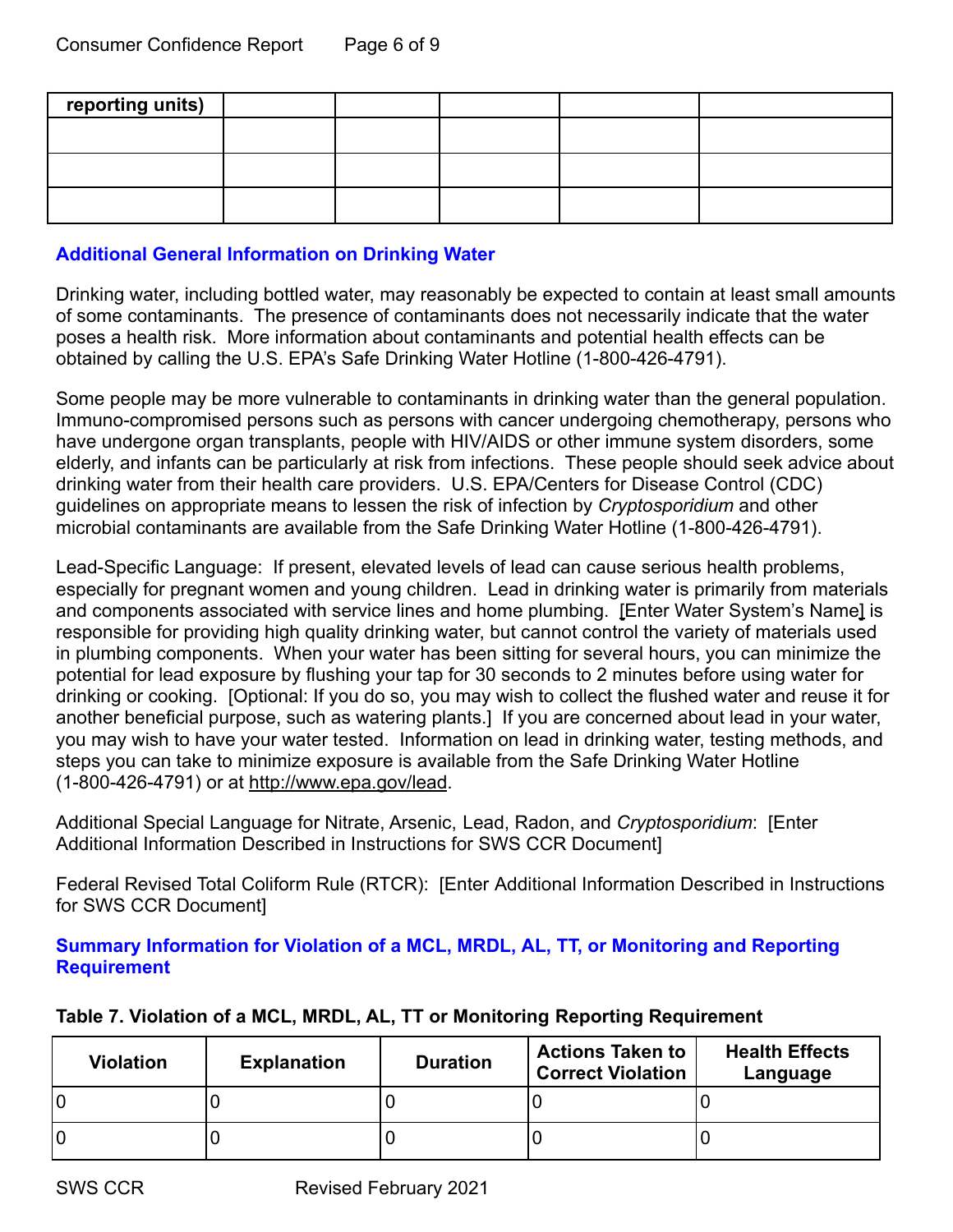#### **For Water Systems Providing Groundwater as a Source of Drinking Water**

|  |  |  |  | Table 8. Sampling Results Showing Fecal Indicator-Positive Groundwater Source Samples |  |  |
|--|--|--|--|---------------------------------------------------------------------------------------|--|--|
|--|--|--|--|---------------------------------------------------------------------------------------|--|--|

| Microbiological<br><b>Contaminants</b><br>(complete if<br>fecal-indicator<br>detected) | <b>Total No. of</b><br><b>Detections</b> | <b>Sample</b><br><b>Dates</b> | <b>MCL</b><br>[MRDL] | <b>PHG</b><br>(MCLG)<br>[MRDLG] | <b>Typical Source of</b><br><b>Contaminant</b> |
|----------------------------------------------------------------------------------------|------------------------------------------|-------------------------------|----------------------|---------------------------------|------------------------------------------------|
| IE. coli                                                                               | (In the year)                            | 0                             |                      | (0)                             | Human and animal fecal<br>waste                |
| Enterococci                                                                            | (In the year)                            | 0                             | ТT                   | N/A                             | Human and animal fecal<br>waste                |
| Coliphage                                                                              | (In the year)                            | 0                             | TТ                   | N/A                             | Human and animal fecal<br>waste                |

#### **Summary Information for Fecal Indicator-Positive Groundwater Source Samples, Uncorrected Significant Deficiencies, or Violation of a Groundwater TT**

**Special Notice of Fecal Indicator-Positive Groundwater Source Sample:** [Enter Special Notice of Fecal Indicator-Positive Groundwater Source Sample]

**Special Notice for Uncorrected Significant Deficiencies:** [Enter Special Notice for Uncorrected Significant Deficiencies]

#### **Table 9. Violation of Groundwater TT**

| <b>Violation</b> | <b>Explanation</b> | <b>Duration</b> | <b>Actions Taken to</b><br><b>Correct Violation</b> | <b>Health Effects</b><br>Language |
|------------------|--------------------|-----------------|-----------------------------------------------------|-----------------------------------|
|                  | ◡                  |                 |                                                     |                                   |
|                  |                    |                 |                                                     |                                   |

#### **For Systems Providing Surface Water as a Source of Drinking Water**

#### **Table 10. Sampling Results Showing Treatment of Surface Water Sources**

| Treatment Technique (a) N/A                                                                                  | N/A                                   |
|--------------------------------------------------------------------------------------------------------------|---------------------------------------|
| Turbidity Performance Standards <sup>(b)</sup><br>(that must be met through the water)<br>treatment process) | Turbidity of the filtered water must: |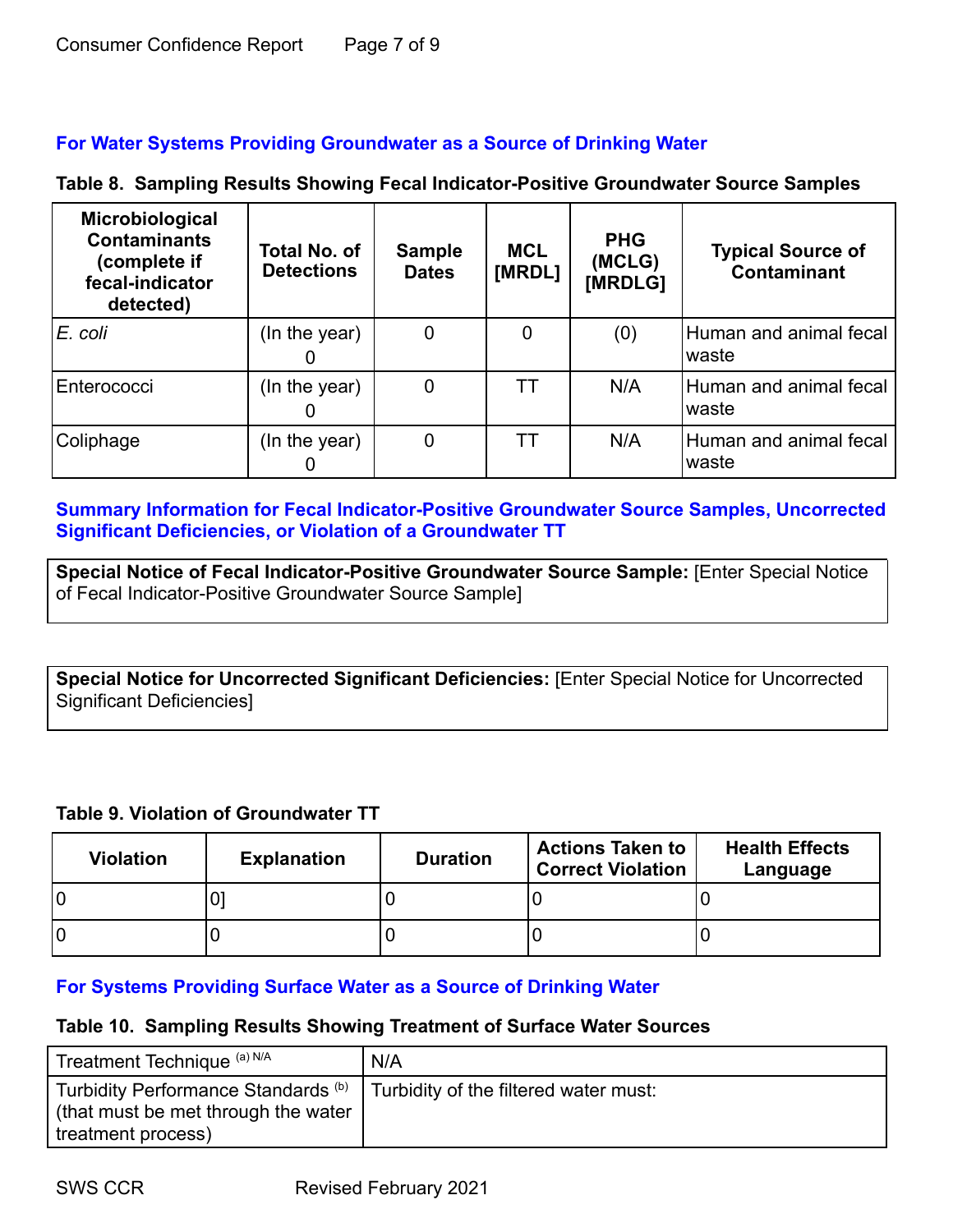|                                                                                           | 1 – Be less than or equal to [Enter Turbidity Performance<br>Standard to Be Less Than or Equal to 95% of Measurements<br>in a Month] NTU in 95% of measurements in a month.<br>2 – Not exceed [Enter Turbidity Performance Standard Not to<br>Be Exceeded for More Than Eight Consecutive Hours] NTU<br>for more than eight consecutive hours.<br>3 – Not exceed [Enter Turbidity Performance Standard Not to<br>Be Exceeded at Any Time] NTU at any time. |
|-------------------------------------------------------------------------------------------|------------------------------------------------------------------------------------------------------------------------------------------------------------------------------------------------------------------------------------------------------------------------------------------------------------------------------------------------------------------------------------------------------------------------------------------------------------|
| Lowest monthly percentage of<br>samples that met Turbidity<br>Performance Standard No. 1. | 0                                                                                                                                                                                                                                                                                                                                                                                                                                                          |
| Highest single turbidity<br>measurement during the year                                   | O                                                                                                                                                                                                                                                                                                                                                                                                                                                          |
| Number of violations of any surface<br>water treatment requirements                       | $\Omega$                                                                                                                                                                                                                                                                                                                                                                                                                                                   |

(a) A required process intended to reduce the level of a contaminant in drinking water.

(b) Turbidity (measured in NTU) is a measurement of the cloudiness of water and is a good indicator of water quality and filtration performance. Turbidity results which meet performance standards are considered to be in compliance with filtration requirements.

### **Summary Information for Violation of a Surface Water TT**

#### **Table 11. Violation of Surface Water TT**

| <b>Violation</b>  | <b>Explanation</b>                                                           | <b>Duration</b> | <b>Actions Taken to</b><br><b>Correct Violation</b> | <b>Health Effects</b><br>Language |
|-------------------|------------------------------------------------------------------------------|-----------------|-----------------------------------------------------|-----------------------------------|
|                   | [Enter Violation]   [Enter Explanation]   [Enter Duration]   [Enter Actions] |                 |                                                     | [Enter Language]                  |
| [Enter Violation] | [Enter Explanation] [Enter Duration] [Enter Actions]                         |                 |                                                     | [Enter Language]                  |

#### **Summary Information for Operating Under a Variance or Exemption**

[Enter Additional Information Described in Instructions for SWS CCR Document]

#### **Summary Information for Federal Revised Total Coliform Rule Level 1 and Level 2 Assessment Requirements**

#### **Level 1 or Level 2 Assessment Requirement not Due to an** *E. coli* **MCL Violation**

Coliforms are bacteria that are naturally present in the environment and are used as an indicator that other, potentially harmful, waterborne pathogens may be present or that a potential pathway exists through which contamination may enter the drinking water distribution system. We found coliforms indicating the need to look for potential problems in water treatment or distribution. When this occurs, we are required to conduct assessment(s) to identify problems and to correct any problems that were found during these assessments.

During the past year we were required to conduct [Insert Number of Level 1 Assessments] Level 1 assessment(s). [Insert Number of Level 1 Assessments] Level 1 assessment(s) were completed. In